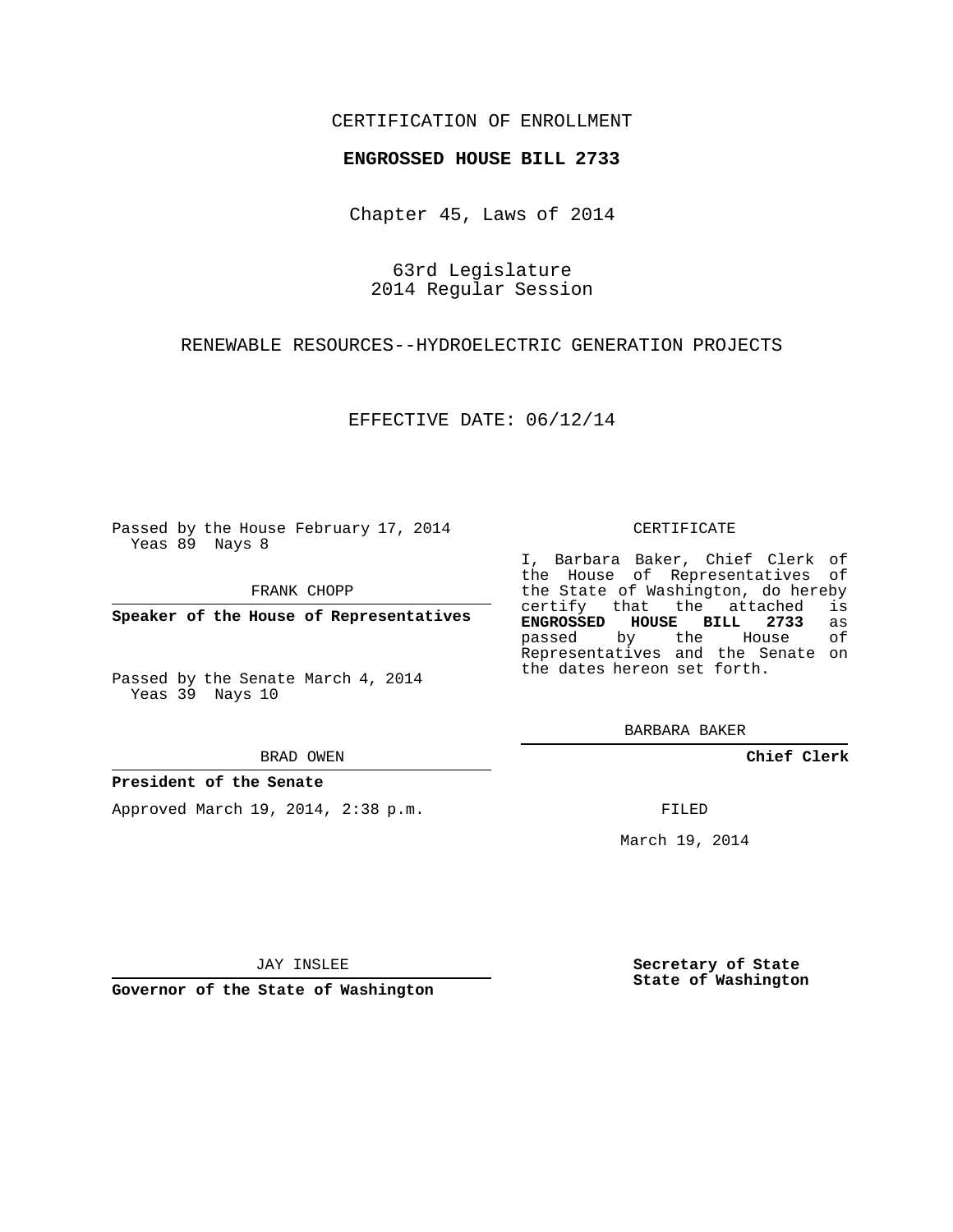# **ENGROSSED HOUSE BILL 2733** \_\_\_\_\_\_\_\_\_\_\_\_\_\_\_\_\_\_\_\_\_\_\_\_\_\_\_\_\_\_\_\_\_\_\_\_\_\_\_\_\_\_\_\_\_

\_\_\_\_\_\_\_\_\_\_\_\_\_\_\_\_\_\_\_\_\_\_\_\_\_\_\_\_\_\_\_\_\_\_\_\_\_\_\_\_\_\_\_\_\_

Passed Legislature - 2014 Regular Session

## **State of Washington 63rd Legislature 2014 Regular Session**

**By** Representatives Haler and Magendanz

Read first time 01/29/14. Referred to Committee on Technology & Economic Development.

 AN ACT Relating to designating certain hydroelectric generation from a generation facility located in irrigation canals and certain pipes as an eligible renewable resource under chapter 19.285 RCW; and reenacting and amending RCW 19.285.030.

BE IT ENACTED BY THE LEGISLATURE OF THE STATE OF WASHINGTON:

 **Sec. 1.** RCW 19.285.030 and 2013 c 158 s 1, 2013 c 99 s 1, and 2013 c 61 s 1 are each reenacted and amended to read as follows:

 The definitions in this section apply throughout this chapter unless the context clearly requires otherwise.

 (1) "Attorney general" means the Washington state office of the attorney general.

 (2) "Auditor" means: (a) The Washington state auditor's office or its designee for qualifying utilities under its jurisdiction that are not investor-owned utilities; or (b) an independent auditor selected by a qualifying utility that is not under the jurisdiction of the state auditor and is not an investor-owned utility.

 (3)(a) "Biomass energy" includes: (i) Organic by-products of pulping and the wood manufacturing process; (ii) animal manure; (iii) solid organic fuels from wood; (iv) forest or field residues; (v)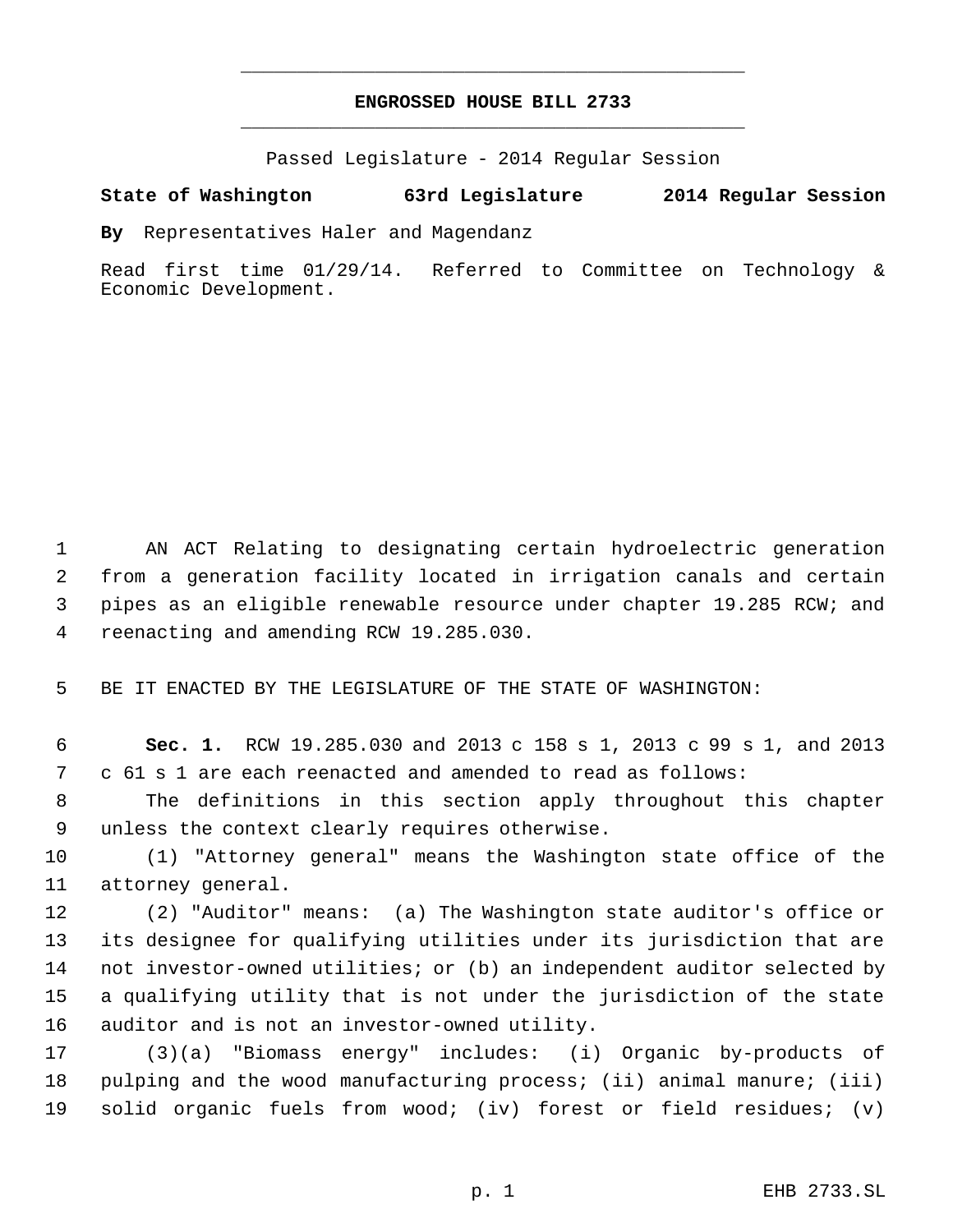untreated wooden demolition or construction debris; (vi) food waste and food processing residuals; (vii) liquors derived from algae; (viii) dedicated energy crops; and (ix) yard waste.

 (b) "Biomass energy" does not include: (i) Wood pieces that have been treated with chemical preservatives such as creosote, pentachlorophenol, or copper-chrome-arsenic; (ii) wood from old growth forests; or (iii) municipal solid waste.

 (4) "Coal transition power" has the same meaning as defined in RCW 80.80.010.

 (5) "Commission" means the Washington state utilities and transportation commission.

 (6) "Conservation" means any reduction in electric power consumption resulting from increases in the efficiency of energy use, production, or distribution.

 (7) "Cost-effective" has the same meaning as defined in RCW 80.52.030.

 (8) "Council" means the Washington state apprenticeship and training council within the department of labor and industries.

 (9) "Customer" means a person or entity that purchases electricity for ultimate consumption and not for resale.

 (10) "Department" means the department of commerce or its successor.

 (11) "Distributed generation" means an eligible renewable resource where the generation facility or any integrated cluster of such facilities has a generating capacity of not more than five megawatts.

(12) "Eligible renewable resource" means:

 (a) Electricity from a generation facility powered by a renewable resource other than freshwater that commences operation after March 31, 1999, where: (i) The facility is located in the Pacific Northwest; or (ii) the electricity from the facility is delivered into Washington state on a real-time basis without shaping, storage, or integration services;

 (b) Incremental electricity produced as a result of efficiency improvements completed after March 31, 1999, to hydroelectric generation projects owned by a qualifying utility and located in the Pacific Northwest ((or to hydroelectric generation in irrigation pipes 37 and canals located in the Pacific Northwest,)) where the additional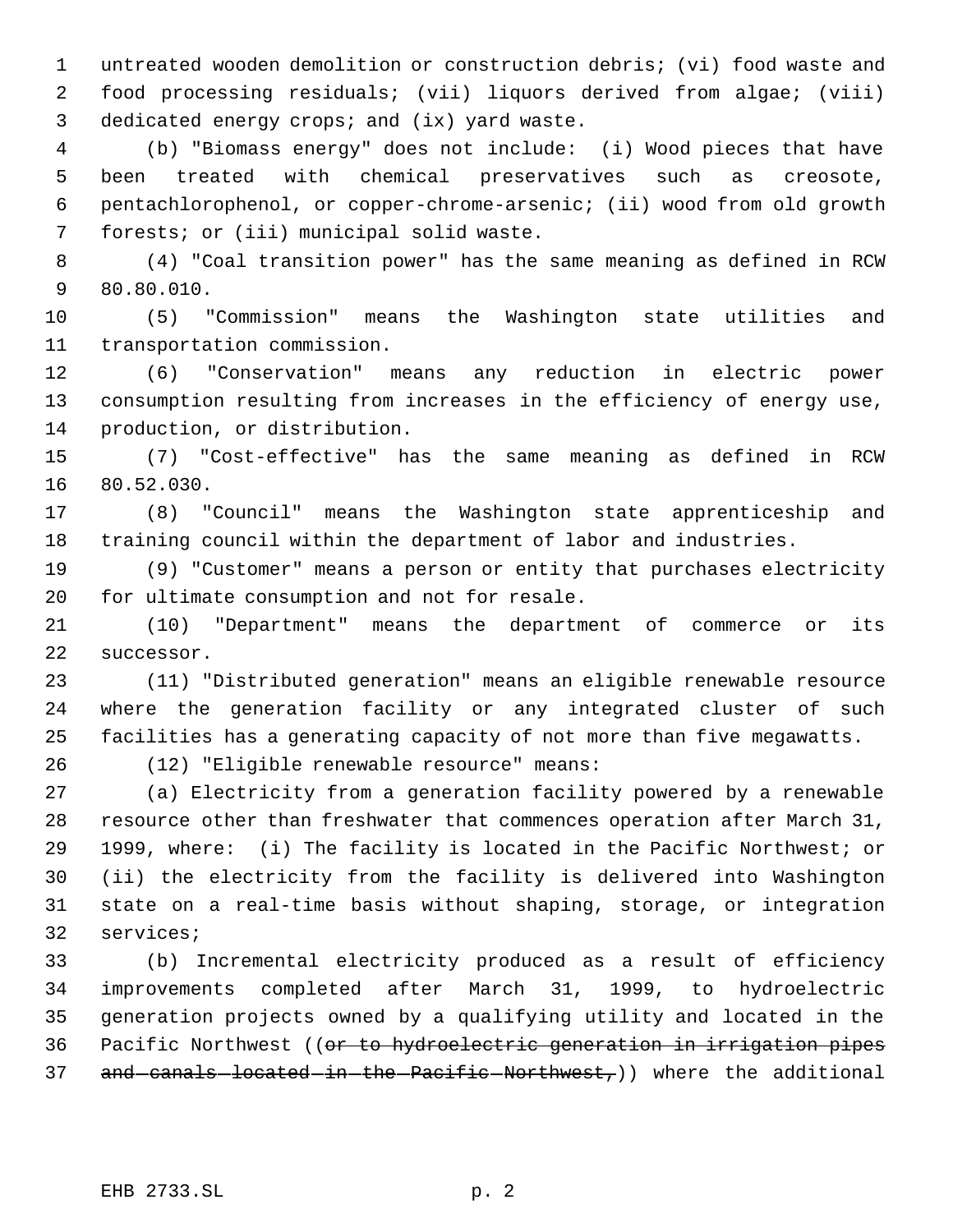1 generation ((in either case)) does not result in new water diversions

2 or impoundments;

 (c) Hydroelectric generation from a project completed after March 31, 1999, where the generation facility is located in irrigation pipes, irrigation canals, water pipes whose primary purpose is for conveyance of water for municipal use, and wastewater pipes located in Washington 7 where the generation does not result in new water diversions or impoundments;

(d) Qualified biomass energy; or

 $((\{d\})\)$  (e) For a qualifying utility that serves customers in other states, electricity from a generation facility powered by a renewable resource other than freshwater that commences operation after March 31, 1999, where: (i) The facility is located within a state in which the qualifying utility serves retail electrical customers; and (ii) the qualifying utility owns the facility in whole or in part or has a long-term contract with the facility of at least twelve months or more.

 (13) "Investor-owned utility" has the same meaning as defined in RCW 19.29A.010.

 (14) "Load" means the amount of kilowatt-hours of electricity delivered in the most recently completed year by a qualifying utility to its Washington retail customers.

 (15)(a) "Nonpower attributes" means all environmentally related characteristics, exclusive of energy, capacity reliability, and other electrical power service attributes, that are associated with the generation of electricity from a renewable resource, including but not limited to the facility's fuel type, geographic location, vintage, qualification as an eligible renewable resource, and avoided emissions of pollutants to the air, soil, or water, and avoided emissions of carbon dioxide and other greenhouse gases.

 (b) "Nonpower attributes" does not include any aspects, claims, characteristics, and benefits associated with the on-site capture and destruction of methane or other greenhouse gases at a facility through a digester system, landfill gas collection system, or other mechanism, which may be separately marketable as greenhouse gas emission reduction credits, offsets, or similar tradable commodities. However, these separate avoided emissions may not result in or otherwise have the effect of attributing greenhouse gas emissions to the electricity.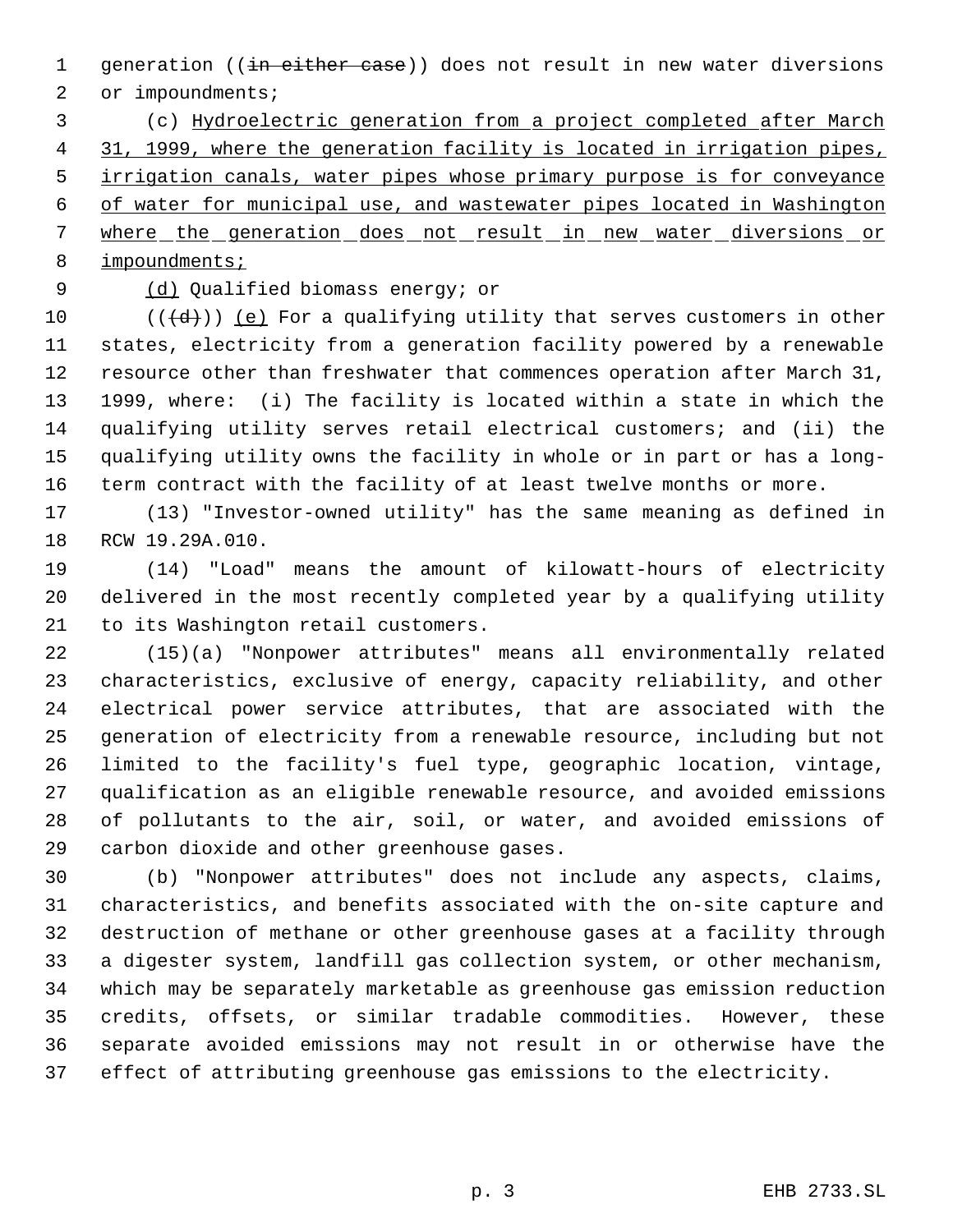(16) "Pacific Northwest" has the same meaning as defined for the Bonneville power administration in section 3 of the Pacific Northwest electric power planning and conservation act (94 Stat. 2698; 16 U.S.C. Sec. 839a).

 (17) "Public facility" has the same meaning as defined in RCW 39.35C.010.

 (18) "Qualified biomass energy" means electricity produced from a biomass energy facility that: (a) Commenced operation before March 31, 1999; (b) contributes to the qualifying utility's load; and (c) is owned either by: (i) A qualifying utility; or (ii) an industrial facility that is directly interconnected with electricity facilities that are owned by a qualifying utility and capable of carrying electricity at transmission voltage.

 (19) "Qualifying utility" means an electric utility, as the term "electric utility" is defined in RCW 19.29A.010, that serves more than twenty-five thousand customers in the state of Washington. The number of customers served may be based on data reported by a utility in form 861, "annual electric utility report," filed with the energy information administration, United States department of energy.

 (20) "Renewable energy credit" means a tradable certificate of proof of at least one megawatt-hour of an eligible renewable resource where the generation facility is not powered by freshwater. The certificate includes all of the nonpower attributes associated with that one megawatt-hour of electricity, and the certificate is verified by a renewable energy credit tracking system selected by the department.

 (21) "Renewable resource" means: (a) Water; (b) wind; (c) solar energy; (d) geothermal energy; (e) landfill gas; (f) wave, ocean, or tidal power; (g) gas from sewage treatment facilities; (h) biodiesel fuel as defined in RCW 82.29A.135 that is not derived from crops raised on land cleared from old growth or first-growth forests where the clearing occurred after December 7, 2006; or (i) biomass energy.

 (22) "Rule" means rules adopted by an agency or other entity of Washington state government to carry out the intent and purposes of this chapter.

(23) "Year" means the twelve-month period commencing January 1st